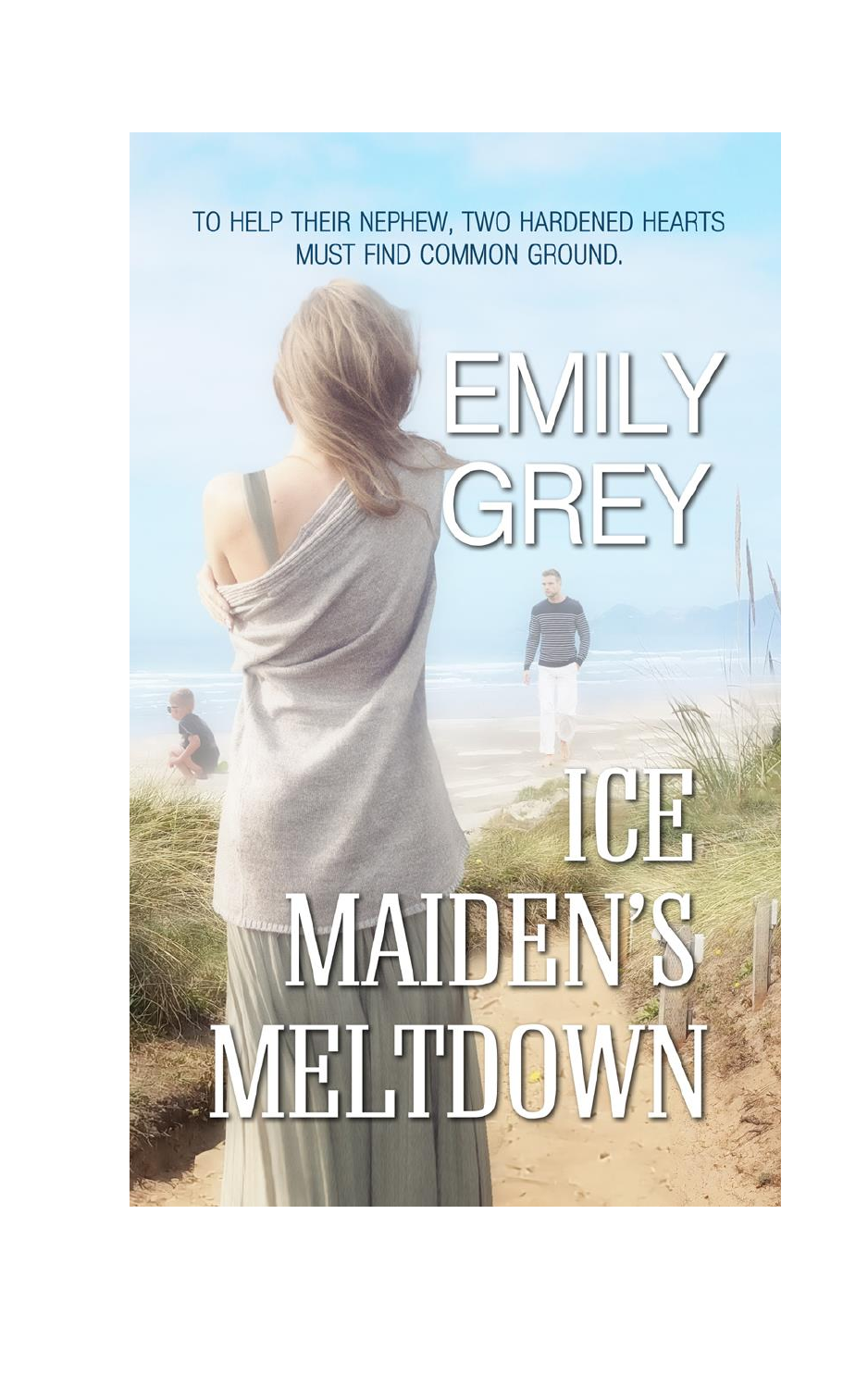## Ice Maiden's Meltdown

Emily Grey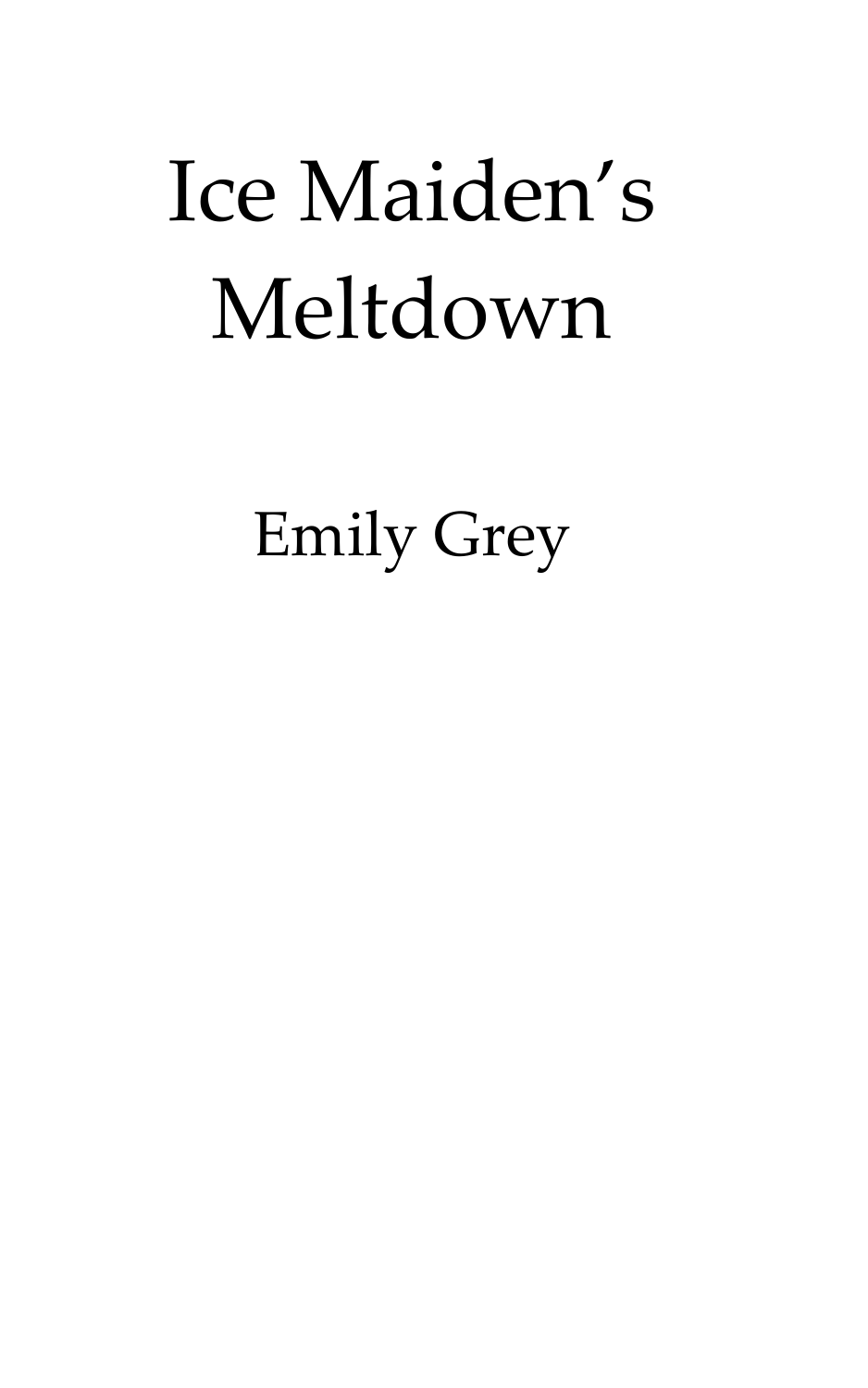This is a work of fiction. Names, characters, places, and incidents either are the product of the author's imagination or are used fictitiously, and any resemblance to actual persons living or dead, business establishments, events, or locales, is entirely coincidental.

## **Ice Maiden's Meltdown COPYRIGHT 2022 by Emily Grey**

All rights reserved. No part of this book may be used or reproduced in any manner whatsoever without written permission of the author or Pelican Ventures, LLC except in the case of brief quotations embodied in critical articles or reviews. eBook editions are licensed for your personal enjoyment only. eBooks may not be re-sold, copied or given to other people. If you would like to share an eBook edition, please purchase an additional copy for each person you share it with. Contact Information: titleadmin@pelicanbookgroup.com

All scripture quotations, unless otherwise indicated, are taken from the Holy Bible, New International Version<sup>(R),</sup> NIV(R), Copyright 1973, 1978, 1984, 2011 by Biblica, Inc.<sup>™</sup> Used by permission of Zondervan. All rights reserved worldwide. www.zondervan.com

Scripture quotations, marked KJV are taken from the King James translation, public domain. Scripture quotations marked DR, are taken from the Douay Rheims translation, public domain.

Scripture texts marked NAB are taken from the *New American Bible, revised edition* Copyright 2010, 1991, 1986, 1970 Confraternity of Christian Doctrine, Washington, D.C. and are used by permission of the copyright owner. All Rights Reserved. No part of the New American Bible may be reproduced in any form without permission in writing from the copyright owner.

## Cover Art by *Nicola Martinez*

White Rose Publishing, a division of Pelican Ventures, LLC [www.pelicanbookgroup.com](http://www.pelicanbookgroup.com/) PO Box 1738 \*Aztec, NM \* 87410 White Rose Publishing Circle and Rosebud logo is a trademark of Pelican Ventures, LLC

> Publishing History First White Rose Edition, 2022 Electronic Edition ISBN 978-1-5223-0383-1 **Published in the United States of America**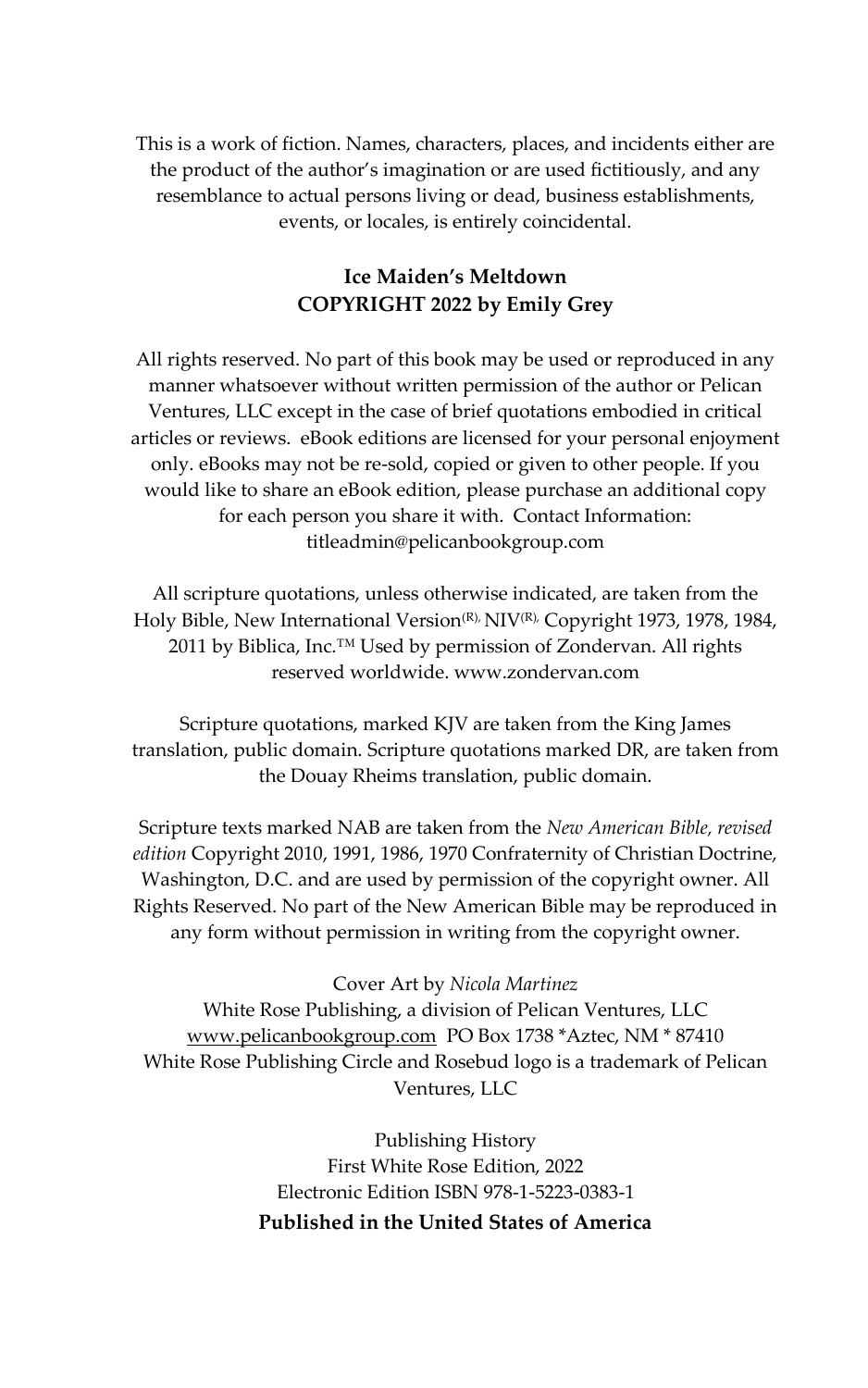## *Dedication*

To my supportive family, friends, and writing partners. I love you.

To my friend, Elizabeth Noyes, who has the wit and wisdom to comfort or scold. Bless you.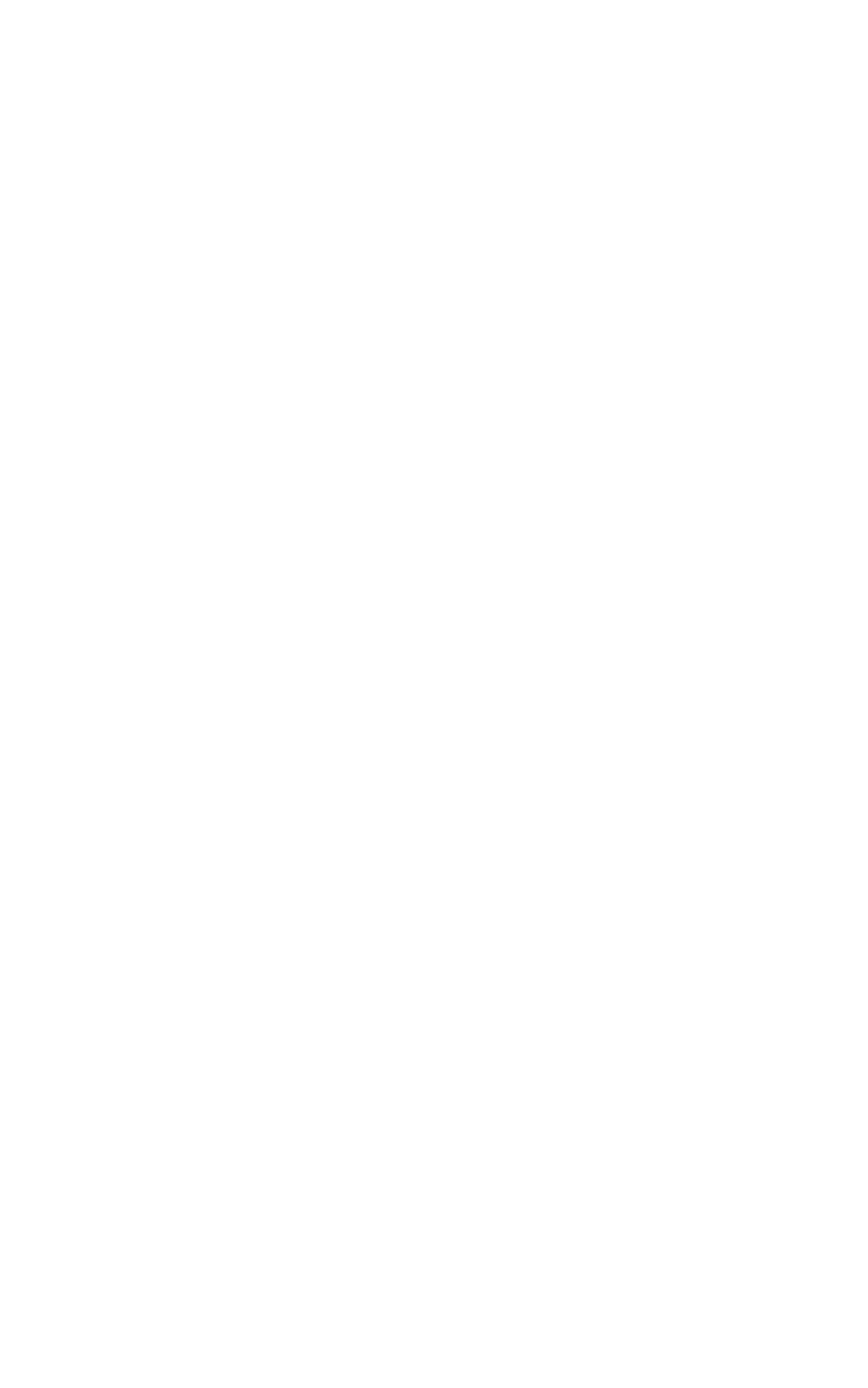**1**

Chills rippled down Suzanne's spine as she stepped from the taxi and tossed a soft, woolen scarf over her shoulder, a buffer against the raw February wind blowing in from the roiling Pacific Ocean. Her slumping shoulders exposed a state of weariness that threatened her sanity.

Spiky four-inch heels sank into the damp cemetery turf, much as reality plowed into her psyche. On tiptoe, she made her way along the right side of the crowd of mourners. Just then, twin bronze caskets appeared out of the drifting fog. She stifled a gasp, her need for comfort and a warm embrace so startling, she wrapped her arms around her body to stop the trembling.

Blankets of red and white carnations draped her sister and brother-in-law's coffins. The colors signified life and death. Could any of this be real?

*Sue, I need you*, whispered through the towering Douglas firs, sending a frigid, eerie sensation through her.

Those same words, so often implored when her younger sister Pam asked for something, now clutched at Suzanne's heart. Her fingers curled into fists as the tears held back for so long threatened to spill.

Pain and anguish brought her feet to a halt. Grief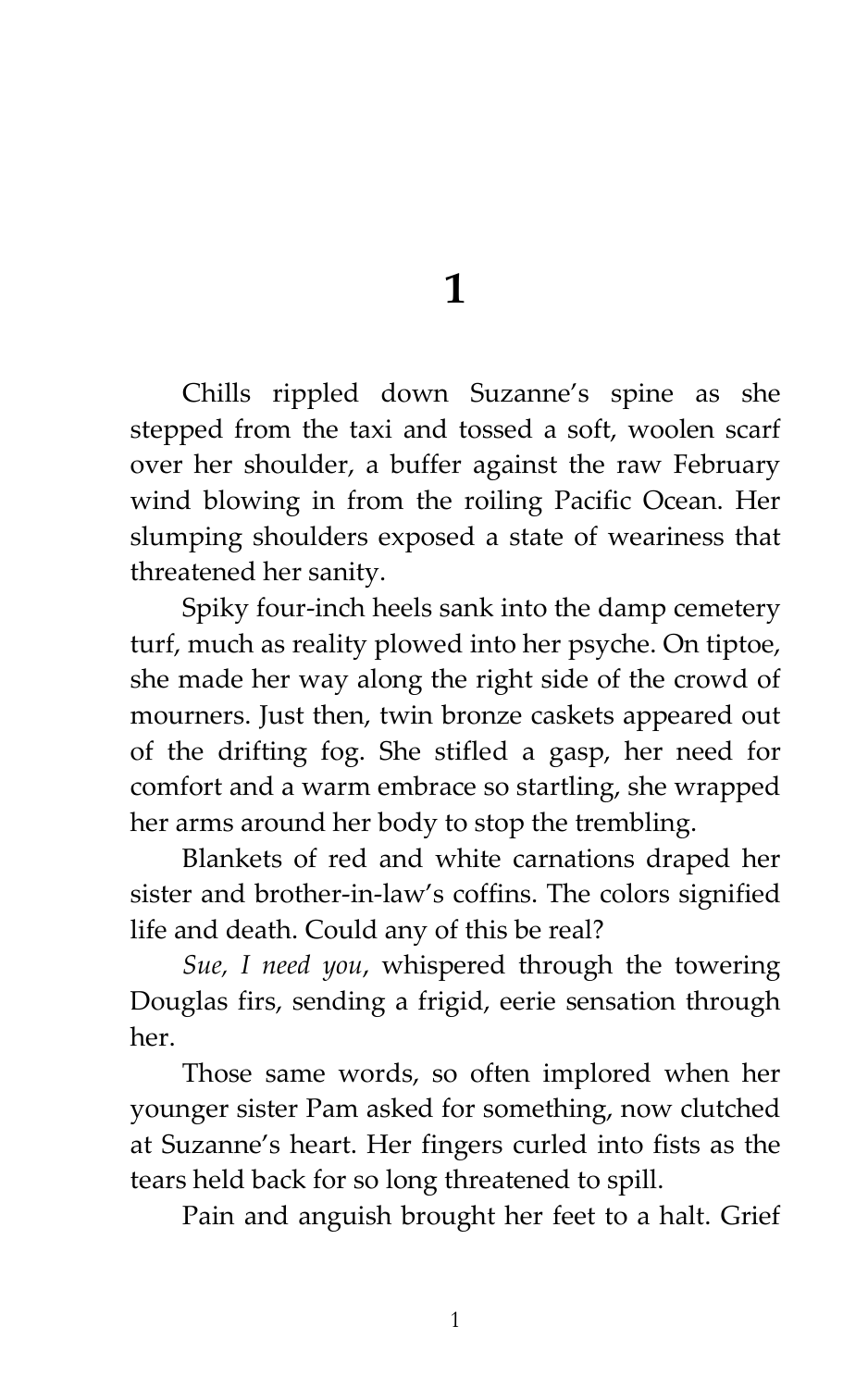slammed into her and threatened to drop her knees in the mud. The call, the notification—it all seemed surreal, until now. *Oh, Lord, help me.*

Blurred vision made it difficult to find a familiar face in the crowd of mourners, but then she spotted them—Karla and Vic, two of Pam's friends she'd met on a previous visit. Karla looked at her with a glare that made Suzanne's breath hitch. Her husband's lack of reaction confirmed their animosity.

A tall, thirtyish man with soft, dark curly hair and a face that could grace the cover of any magazine stood beside them. A fleeting thought of who he might be was interrupted by a loud harrumph as the pastor began the eulogy.

Half listening as he spoke with loving words about how much the couple meant to the townspeople of Emerald Point, Suzanne did her best to shut out the memory of the call about the accident.

A murmured prayer followed the tribute. People shook hands and hugged, seeking and giving comfort where they could. At last, the mourners departed and headed for their vehicles.

A trio of pelicans flew overhead, climbing and wheeling as a unit. Covering their heads, a few in the crowd picked up their pace.

She stood transfixed as the cemetery cleared. The funeral was supposed to bring closure, but it left her with open wounds far from ready to start the difficult healing process.

When only a few people remained, the tall stranger who'd stood beside Karla and Vic trudged to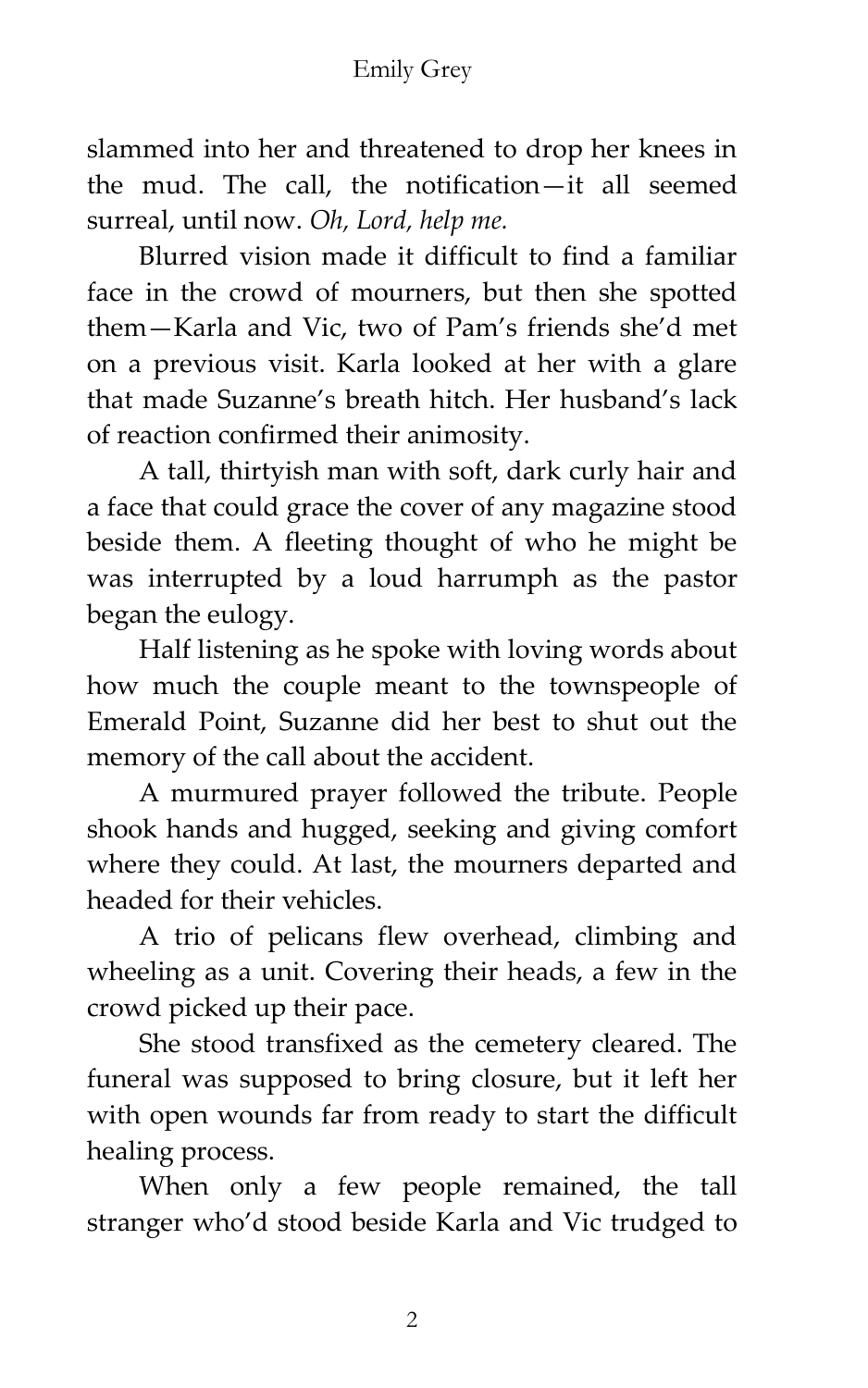the twin coffins and plucked one red and one white carnation from the spray. Unmoving for several moments, he finally twirled the blossoms through the air in imitation of the set of wheels that ended Tad and Pam's lives.

Suzanne trotted across the grass to her sister's casket, the sucking mud capturing her heels. A lowpitched groan left her lips. Would she ever again catch a breath to fill her lungs? Her gut clenched and she shook her head in disbelief—tightness in her chest, and the physical pain of grief engulfed her.

With a cursory glance at the man, she lowered her eyes.

'You're Suzanne.'

She forced herself to look up. The sharp angles of his handsome face spoke of weariness and pain—from personal loss? 'Yes,' she whispered.

His penetrating gaze searched hers, giving the moment a sense of intimacy. And then he took her hand, its warmth triggering a flutter in her stomach. 'I'm Chase Garwood.'

Tad's brother<

She swallowed hard, gave him a quick shake and withdrew her hand. 'We never quite managed to be in Oregon at the same time with you in Tokyo and me in New York.'

'True.' A tinge of sadness crept into his tone.

Her attempt at a smile fell well short of its mark. Pleasantries seemed inappropriate, somehow disrespectful. Besides, related by marriage or not, regardless of her sister's respect for him, Suzanne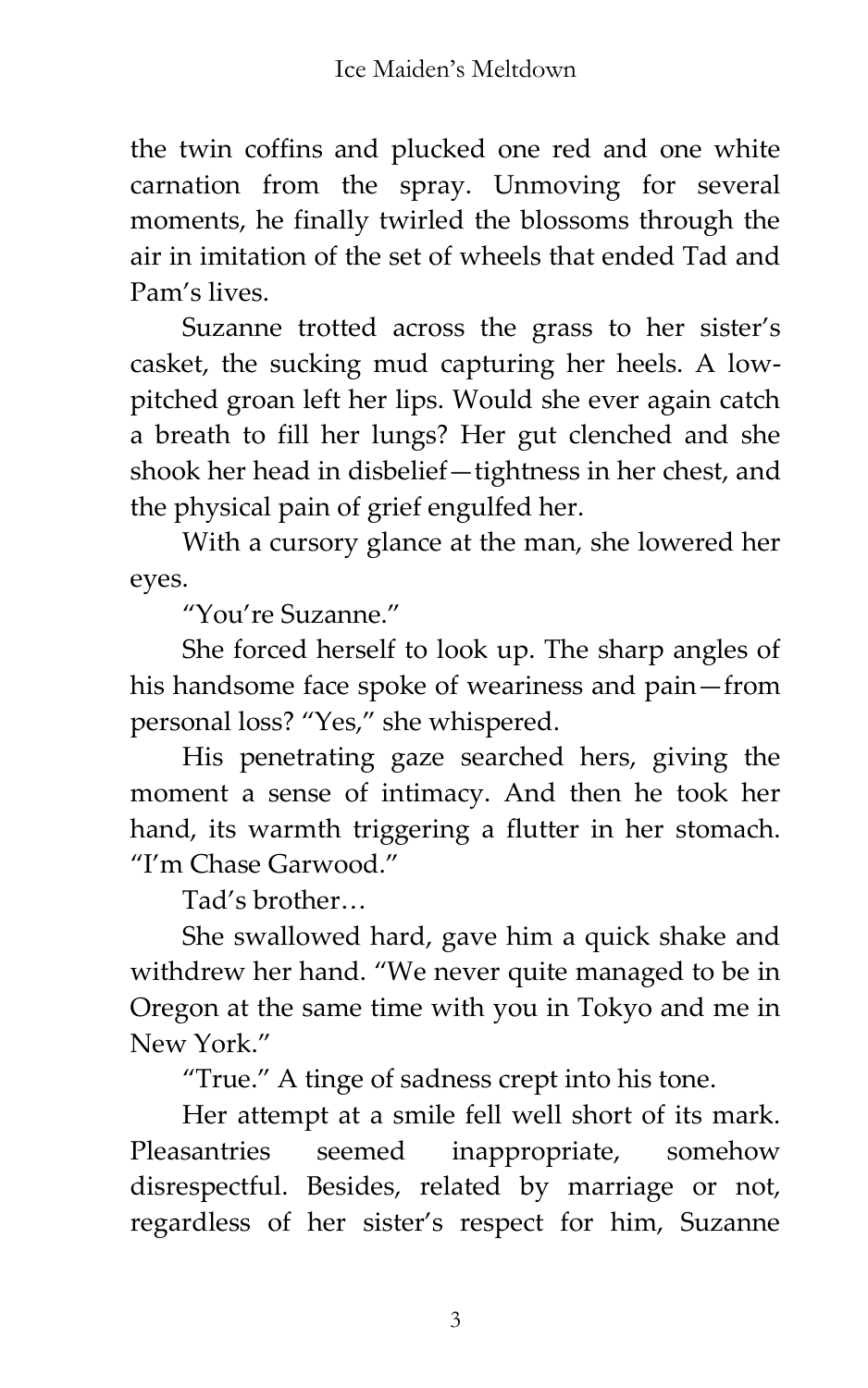didn't know the man.

Photographs were a no-no in her sister's home an odd but lovable quirk. Pam wanted what she wanted.

'Both of our lives existed far from here. I visited when I could."

For lengthy moments, silence laden with memories swirled around them before Suzanne responded. 'Me, too.'

'Yeah, I know.' His voice took on a rough, contemptuous edge he didn't try to hide. 'I've heard a great deal about you.'

Steel straightened her spine and lifted her chin, a spontaneous reaction she'd acquired when faced with hostility.

'Oh, I'm sure you have.'

The uncomfortable silence stretched between them as she waited for his censure. Without asking, she already knew where his thoughts lay. Like so many others, he'd judged and found her guilty based on the lurid tabloid stories. Guilty until proven innocent was the rule of the news media today. Bitterness rose in her throat. Lies, all lies.

Beads of moisture dotted her brow, despite the bone-numbing cold. She dabbed at her forehead with a tissue, aware that he followed every movement. 'You know, I've heard quite a lot about you, too."

He reached out to touch her face and when she didn't flinch, he drew his thumb down her cheek. 'You look so innocent, hair like a cloud. Silken skin. I can see how a woman like you could lead a man to the very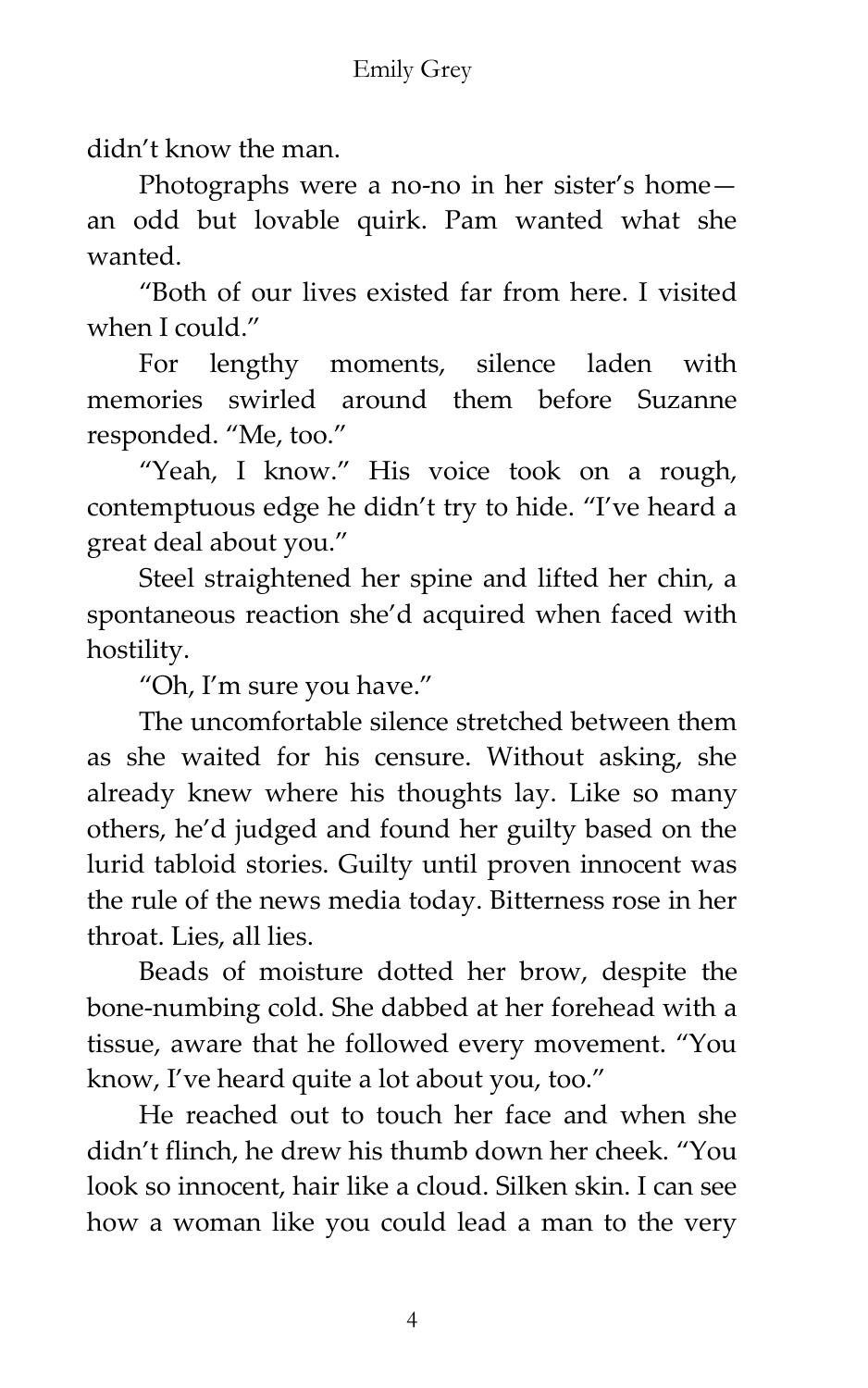edge of—'

The heat of his touch surprised her. She stepped back, breaking the contact. 'You're wrong, but then, it doesn't really matter now.'

'Oh, it does, Suzanne.' The air between them shimmered like a blurred reflection of the ocean.

She blinked at the abrupt change in his tone taken aback by how his voice caressed her name. 'I, uh, don't understand.'

Hands by his sides again, determination seemed etched into his features. 'He offered his arm, and she accepted. He led her past the tombstones.

Balancing on her toes to avoid burying her heels in the saturated grass, she attempted to match his stride. Impossible. He hurried her along as if she were a badtempered child.

His high-handedness flipped one of her psychological switches. She jerked her arm free and stopped in her tracks. 'Where are we going?'

He halted, gray eyes darkening as they drifted over her. 'To get out of the cold. You're poorly dressed for this weather. We can talk in my car, or I thought we'd stop off at a diner someplace.'

Her lower lip twisted. 'Why can't we talk at the house?'

He swung around, a frown marring his perfect features. 'I'd like to speak in private. Are you afraid to be alone with me?"?"

She tsked and looked away, peering at the gravestones and statues. And well aware of how isolated they were in this morbid place. 'Don't be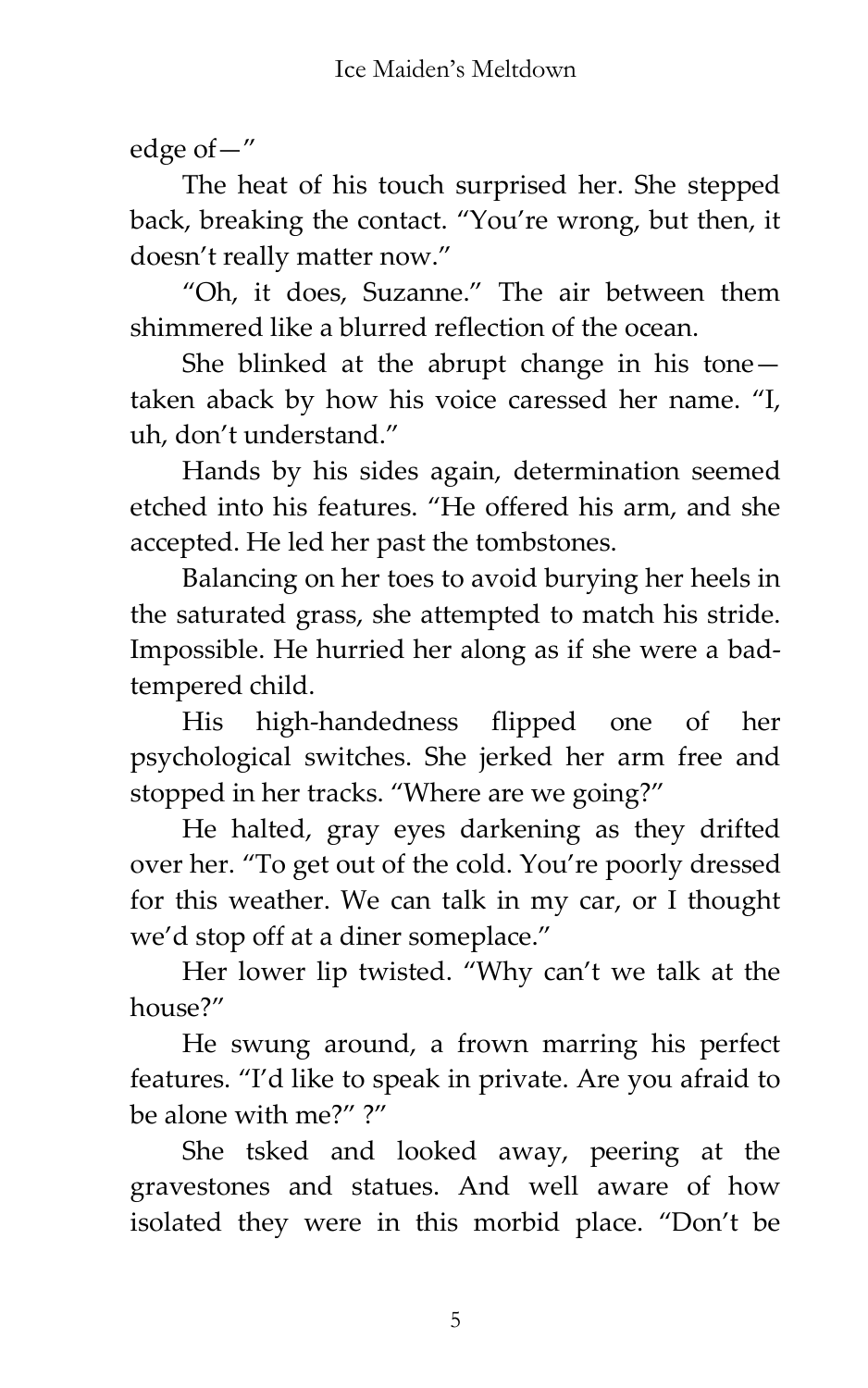silly.'

His deep-throated laughter jangled her nerves. 'Fear is an emotion, Suzanne. I'd heard you're indifferent to them.'

What? No emotions? Arrogant and domineering, this man brought out her emotions but fear was not one of them. Couldn't he feel heat rising off her like a hundred-and-six-degree fever? 'Wrong.'

'Not my judgment. It's your reputation.'

'Don't worry, you're in good company. Most people set themselves up as judge, jury, and hangman.'

His intense gaze narrowed, forcing her to glance away. 'Have you even shed a tear for Tad and Pam?'

The telltale pressure behind her eyes rose once more. She'd spent the entire flight across the country choking back tears. She wouldn't cry now, not in front of him.

She turned away intent on walking the short distance to her sister's home unburdened by the likes of this man. Rain threatened, but so what? She'd stuffed an umbrella in her tote. She'd get wet. 'I'd like to be alone right now, if you don't mind.'

'Of course, I'd expect the Ice Maiden to prefer solitude.' He offered a sarcastic smile. 'No. On second thought I don't think I'll give you that.'

She should have recoiled when he took her arm again and watched her like a cat toying with a mouse. Ice Maiden. The label ballyhooed by the media and now from the lips of this man hurt. Despite the walls she'd built to protect herself, it cut deep.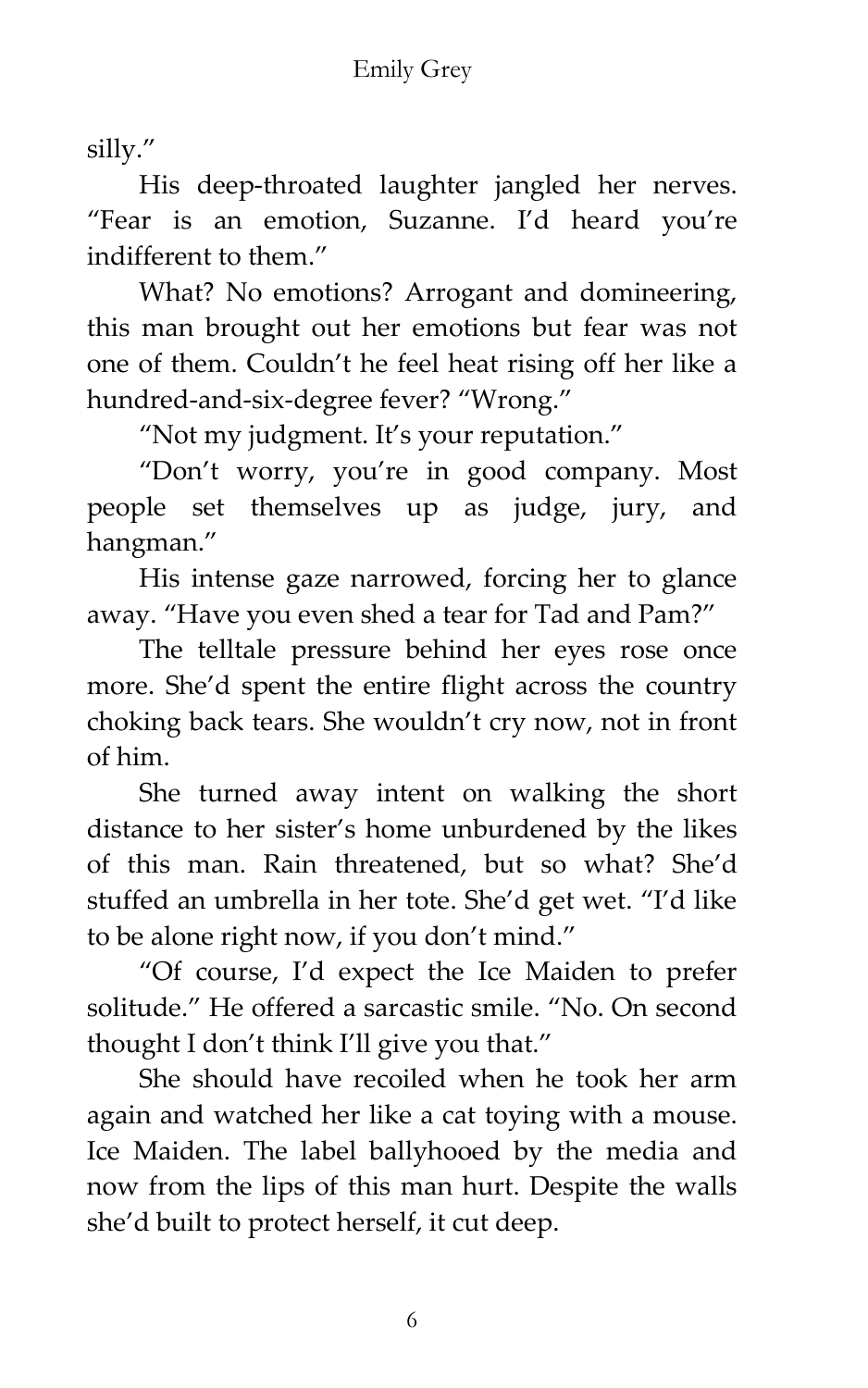A horn blared in the distance, enough to jolt her back to the present. Except for the rhythms of the incoming tide, this place chilled her spirit.

Conscious of his undeniable charisma, instinct warned her that given the chance Chase Garwood could wreak havoc with her heart. She called on every ounce of frost she could muster. 'Please, just go.'

'You're sure you won't come along?'

Her fists clenched at his low challenging tone. 'I'm sure.' His assessing gaze seemed to reflect the socalled sins of her past She'd seen it before in other eyes that had condemned her when scandalous headlines shouted BROADWAY STAR ATTEMPTS SUICIDE OVER WOMAN.

Carried along by a current of air, misty fog whispered over them. Chase's lips turned up in a half smile, half challenge. 'You're having difficulty walking in this muddy grass. I wonder if I carried you, Suzanne, would you come without a fuss.'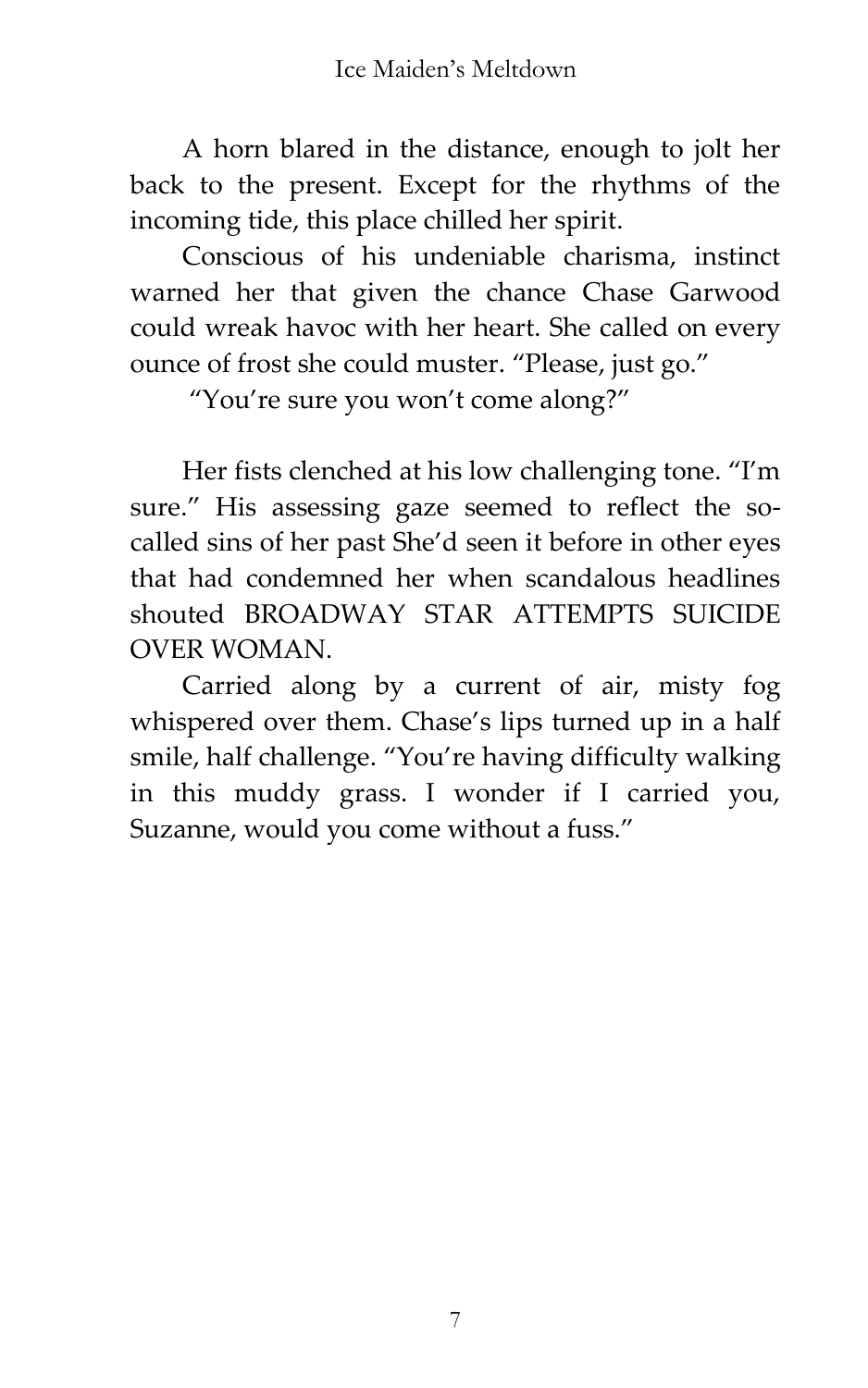Emily Grey

**2**

'Why are you acting like this? You don't know me"

Chase did a double take at Suzanne's response and the glare she sent his way. 'acting like what? Looking out for you? Trying to get both of us out of this miserable weather before you face plant in those ridiculous heels? It was a suggestion, Suzanne, that's all. An offer of help:'

'It sounded more like a hostile takeover to me. Do you always go caveman on women you've never met before? Threaten to toss them over your shoulder to make them comply?'

He grasped the fact that he'd been rude to her someone he only knew through others' point of view and tabloid headlines that revealed—what? Jumping to conclusions wasn't his normal way of dealing with a situation. A salesperson listened to his client and then spoke. But pain seared his soul, and he needed an outlet for his frustration, and from the look of her, she could take his ire.

He lowered his voice in a gentler approach. There was no sense in making her hate him, and he didn't want a spiteful woman dragging out the legalities. 'Look. Tad and Pam's estate and their three-year-old

8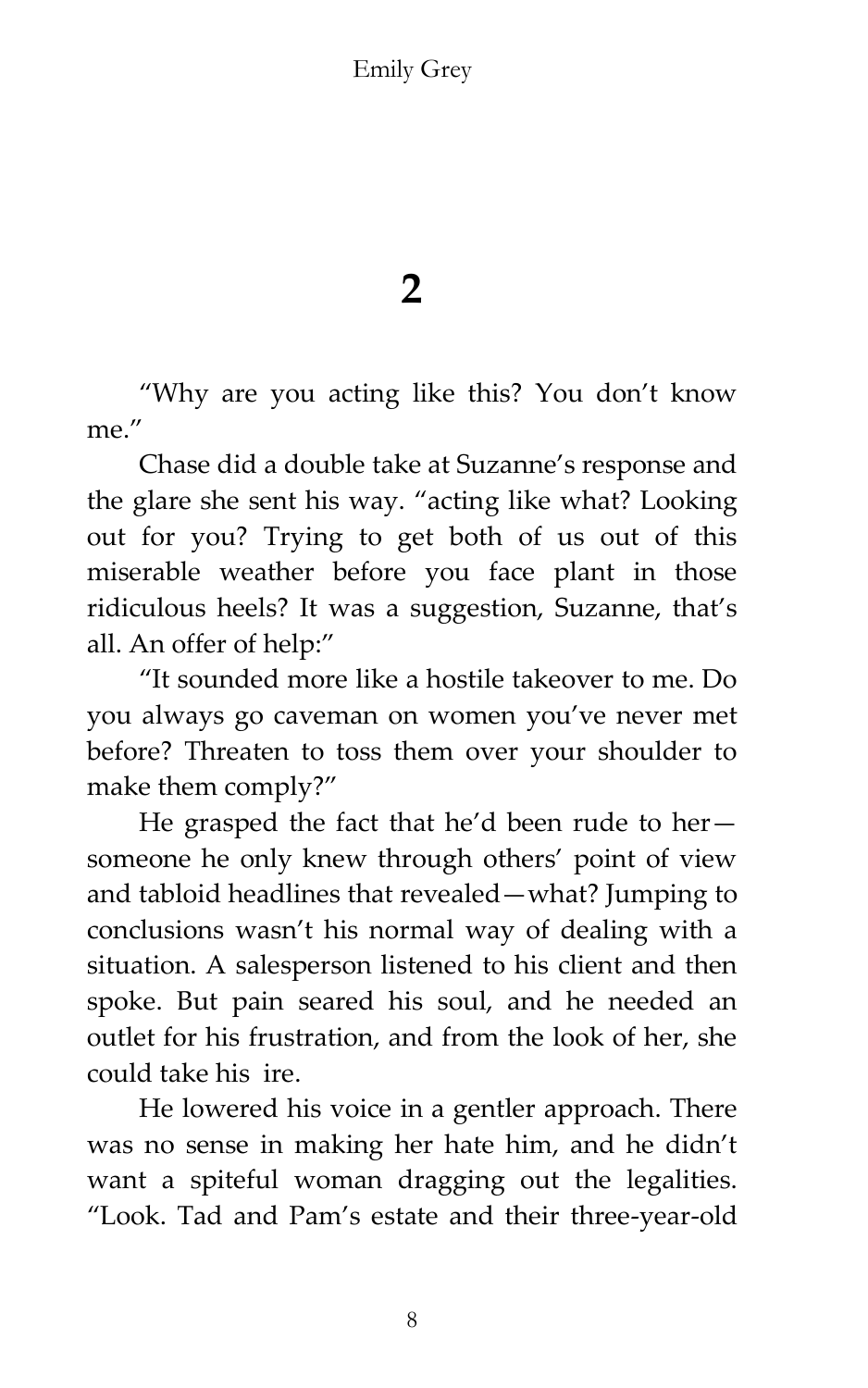son are at stake.' At the mention of Jeff, all of his outrage disappeared. His shoulders slumped under the weight of the same terrible sadness she seemed to bear.'You're right.' Her arms flapped once with a helpless motion. 'There's so much to do and so little time to get it done.'

'There's another reason we should discuss a few items away from the house. We don't want to upset Jeff or the housekeeper.'

She winced and grabbed her stomach as if pain had settled in her gut. 'Speaking of Lara, I saw her when I dropped off my suitcase at the house. She said she was heartbroken enough without attending a memorial service that would only shatter her further. She's been a wonderful addition to the household and loves that boy with a fierce protective quality that's so admirable.'

'She's been the backbone of the family. How do we deal with her now that a major part of the family is gone?'

She shook her head.

Raindrops pelted his face, sporadic but with a promise of much more. He nodded toward his car. 'Come on. Let's go before we get drenched.'

~\*~

With a sigh that splintered Suzanne's composure even more than it already had, she simply nodded.

Chase cupped her elbow as they headed toward an expensive black car, and she was grateful for the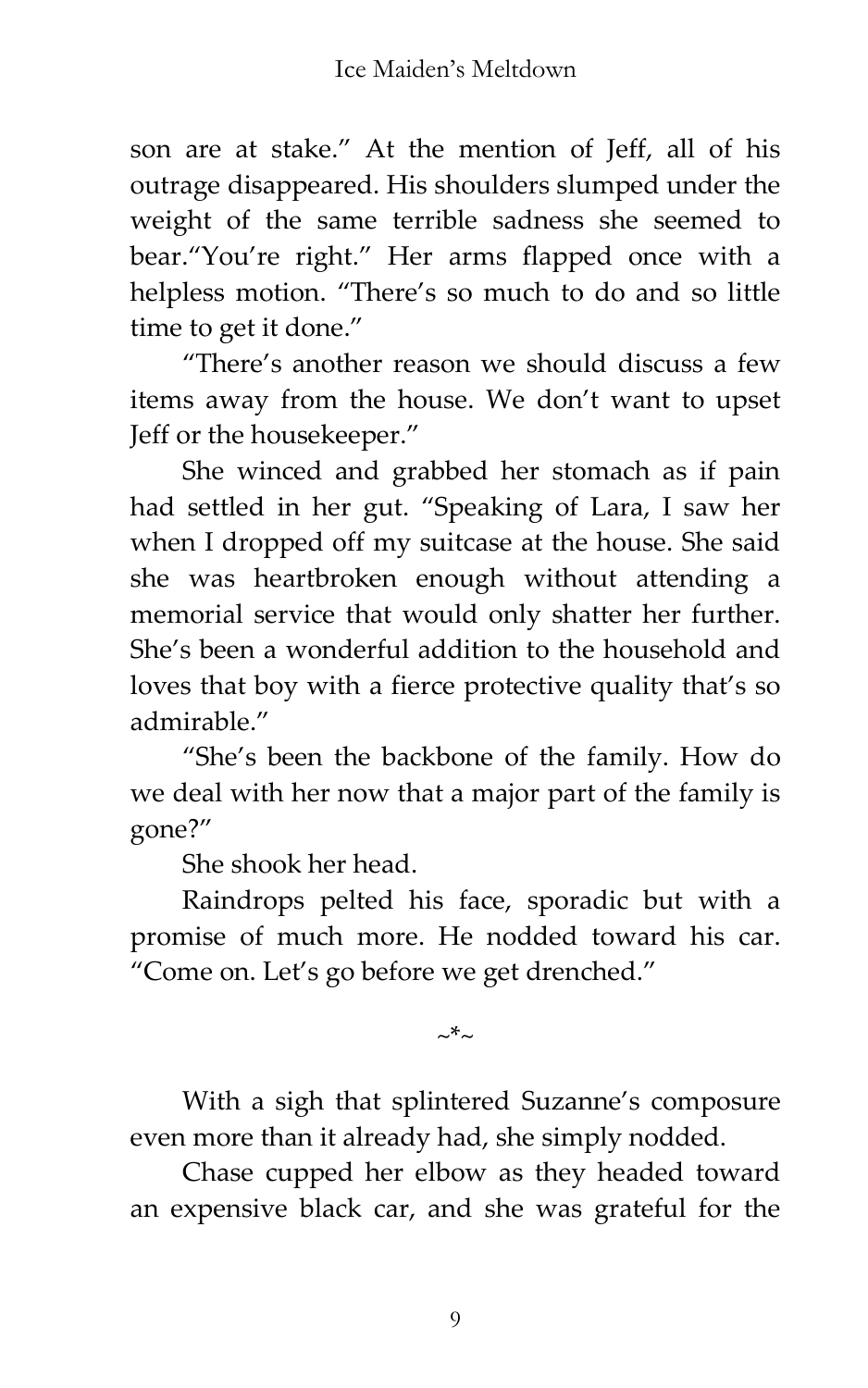support.

The shivering had long ago turned into full body spasms before getting in the vehicle, but she looked back for a last glance at the coffins. Pam and Tad were gone. A fresh wave of heartbreak seared her. 'Oh, Lord, help me.' she whispered. But did God hear her?

If only she'd accepted Jesus as Pam had, the faith that had helped her sister deal with life's struggles would be hers now. *With His help, I can survive this tragedy and its aftermath.*

Chase opened the passenger door to help her in. Bam! Supernovas filled her vision and the top of her head exploded in agony as she rammed into the top edge of the window frame. She staggered and reached for balance.

'I'm so sorry, Suzanne. Are you OK?' Strong hands gripped her shoulders to hold her steady..

The pain, acute and throbbing, hurt like ice picks piercing her skull while someone pounded away with a sledgehammer. Not that she would admit it. 'I'm fine. Whose car is this anyway?'

'Vic loaned it to me while I'm here.'

After striding around the front, he slid into the driver's seat and turned on the ignition. The powerful, high-performance engine purred to life.

Beneath a furrowed brow, his compelling gray eyes took on an aura of deep concern. Though still in pain, she noticed how his smooth skin stretched over high cheekbones and the way the set of his shoulders exuded confidence. Why did his attributes tick her off? Suzanne stopped her hands from punching the air.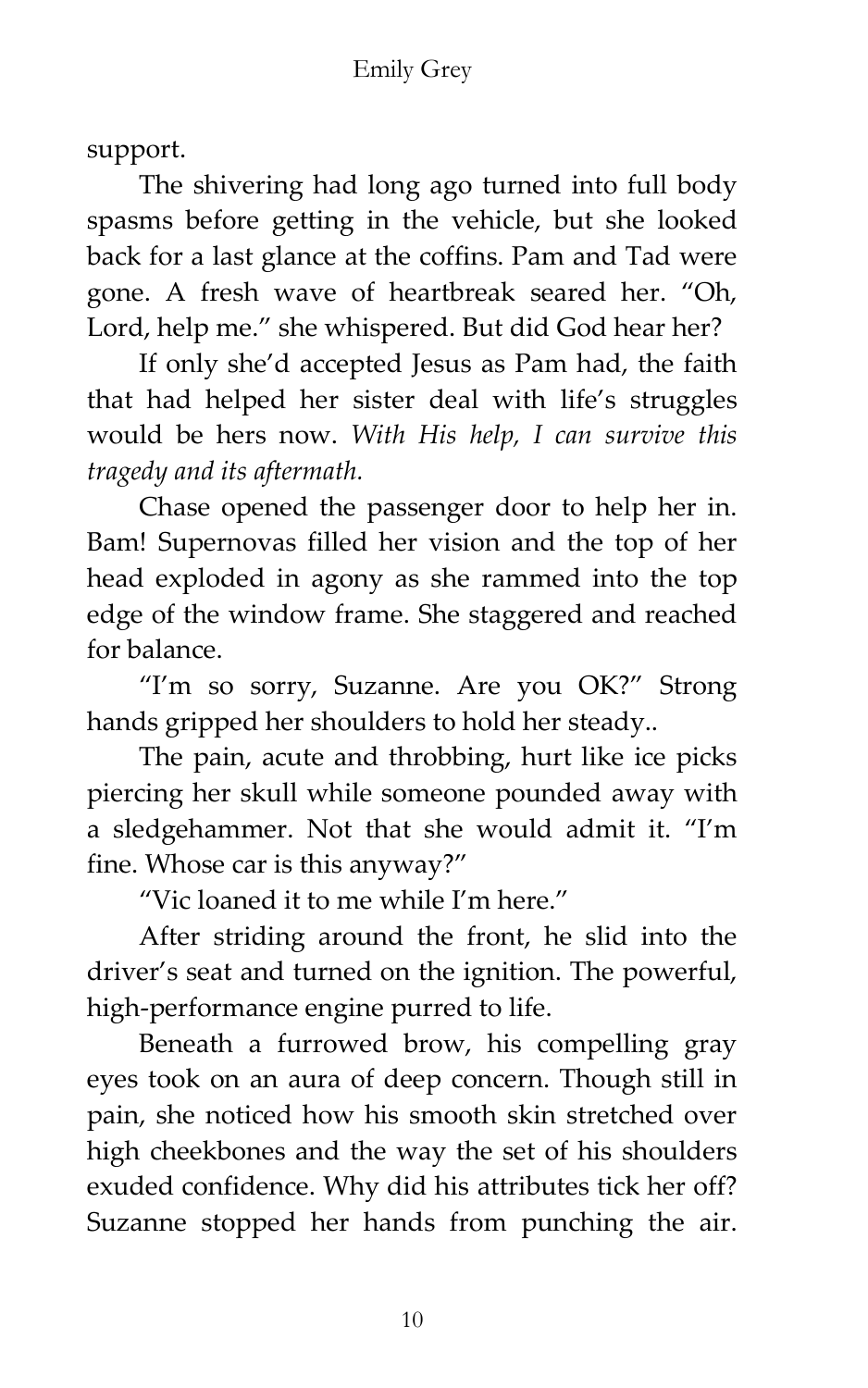Aargh. She'd never met a man so bullheaded, annoying, or physically appealing.

'Will the tavern in the center of town be all right?' 'Yes.' At least he asked.

He maneuvered the car along the cemetery road, hands gripping the wheel like the steel claws of a bird of prey.

Suzanne's gaze flickered over the weather-beaten beach houses and small mom-and-pop stores that lined Emerald Point's Main Street, recalling that the tourist season was a few months away. Only a few locals milled around the business district, while boats rode at anchor along the breakwaters and many floated in the marina.

Chase parked at the curb in front of the tavern and stuffed the keys into his coat pocket. But before he could round the side, she eased out of the car and shut the door. A blast of wind whipped her hair, prompting a grab for the scarf.

With her hair secured, he tucked her hand into the crook of his arm and led the way across the street where he opened the door to Annabelle's Tavern.

The stale odor of liquor and beer set her empty stomach churning. At a table, he eased off her coat and laid it across the back of one of the chairs. Before removing his own, he cocked his head and searched her face. "Suzanne, are you OK?"

Her face heated when she realized she'd been standing there, just staring at him. Why did she respond to him when he merely murmured her name? How did he reduce her to a silly teen in her first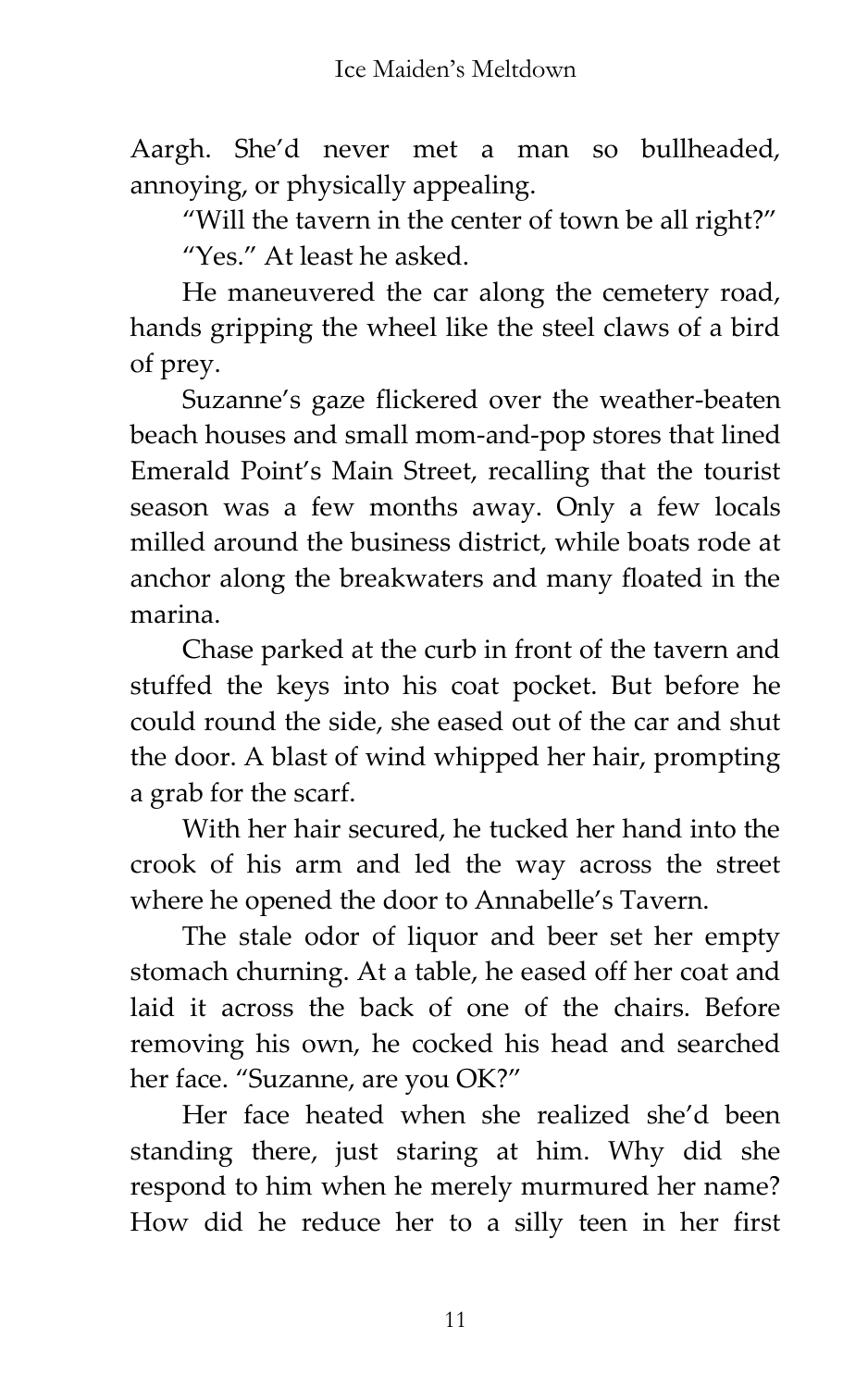encounter with a handsome guy? Was it the need for a strong shoulder to cry on? He certainly had those.

He settled into the opposite seat, loosened his plain dark tie, and unfastened the top shirt button.

An attractive, flame-haired waitress stopped at their booth, eyes flashing her appreciation, and her white teeth seemed ready to take a bite out of Chase. 'Well, hello. My name is Tanya. What can I get for you, sir?'

Chase looked at Suzanne.

'Root beer.' That was the first drink that popped into her head. Hot chocolate might do a better job of unsnarling the knot in her stomach, but no way would she change her order.

His eyes played over her face. "Root beer, huh?" When she nodded, he requested, "Give the lady a root beer and double bourbon on the rocks for me."

'You got it.' The waitress scurried off.

His impeccably tailored, dark wool suit drew her gaze. Or was it the way the jacket fit snug across his broad shoulders, doing absolutely nothing to disguise his muscular physique? The tanned skin of his neck made a marked contrast to the flawless white shirt. Quality workmanship and expensive, he had excellent taste in clothing.

She worked her way to the strong line of his chin that projected a sense of power and his somewhat aquiline nose. Those nostrils had flared ever so slightly during their confrontation in the cemetery, a sure sign this man didn't bother to hide emotional distress.

After the waitress brought their order, Suzanne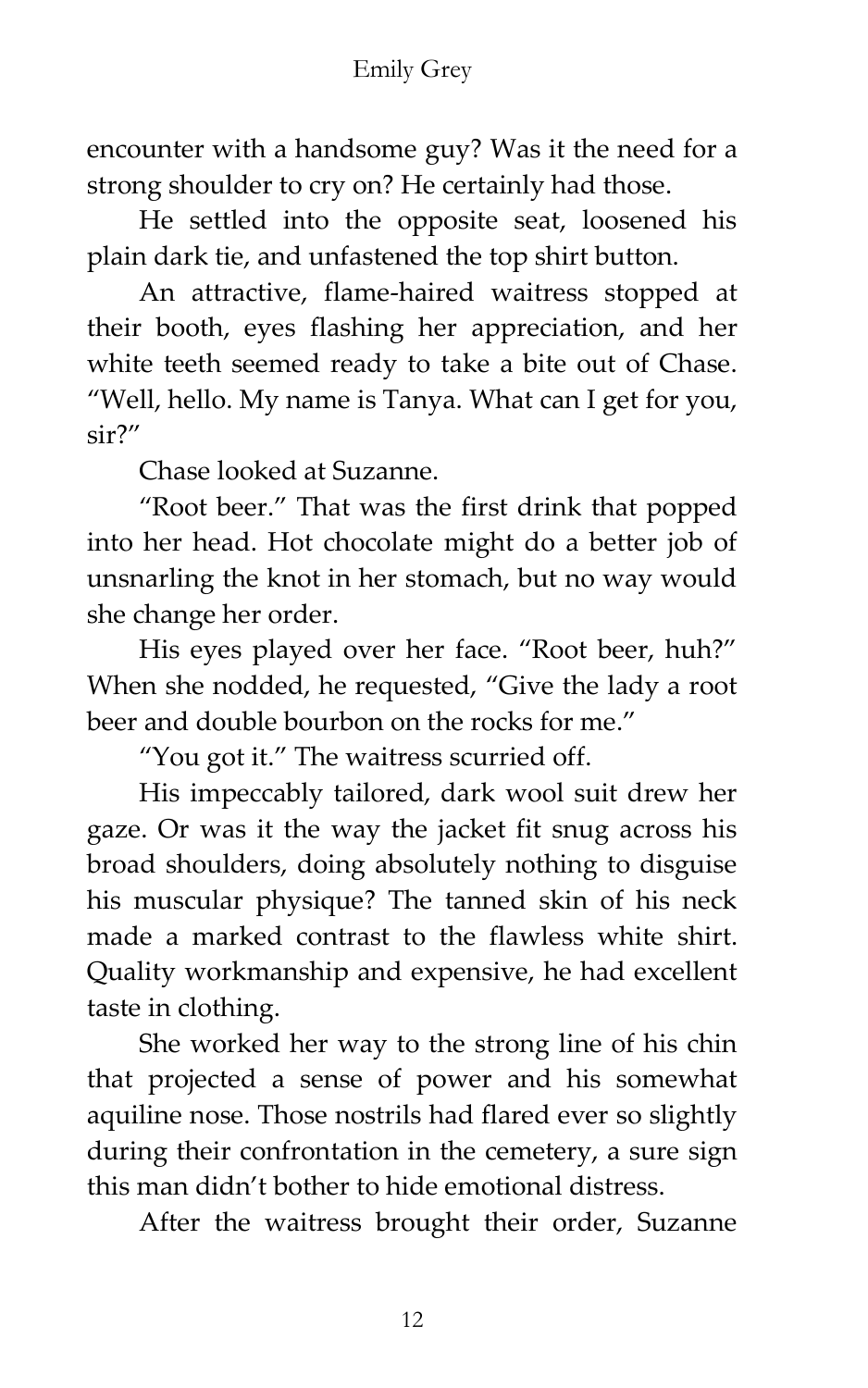took a sip of her drink. 'Root beer's refreshing.' Did she really care what he thought about her choice? Heavens, no.

He turned that smoky, seductive smile on her.

Whoa. She looked away, fixing her gaze on an older couple who entered the tavern. They held hands and smiled at each other, the communication of longtime lovers. A pang of envy thrummed inside her. Still, it was lovely to see people who cared for each other.

'On a cold, blustery day like this, what a man needs is a bottle of liquor and—' Chase stopped short and tipped the glass to his lips.

And a woman, she mused as she mentally finished his sentence. Her mouth curved up. "Isn't fulfilling half a need better than none?"

While he studied her, he plunked down the glass with a thud and rubbed his hands together.

Those gray eyes seemed to penetrate her façade and look right into her soul. A sense of impending doom descended, an inevitable destiny. 'Y-you're so different from your brother.' She forced out a conversational tone '. Tad was affectionate and caring.'

Chase covered her hand, his touch warm and almost intimate. 'And you're nothing like your sister but not at all what I expected. Pam was carefree and full of life.'

Touché. Startled by his gesture and the subtle turn of his words, she withdrew her hand and shifted in her seat. 'What *did* you expect?'

He responded with another half-smile, but this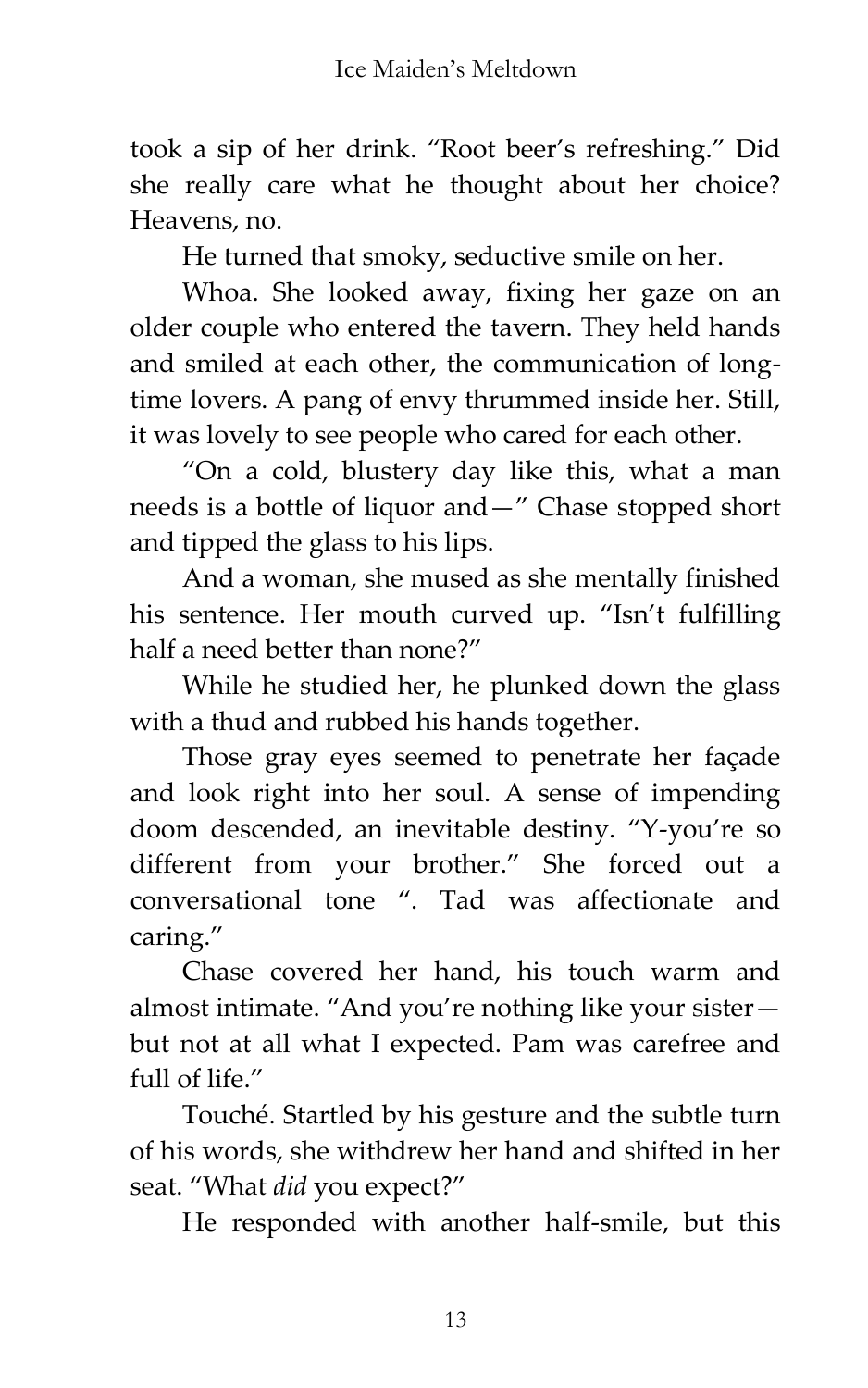time it didn't reach his eyes. 'Not this woman sitting across from me, that's for sure.'

Her lips flattened into a smug line. 'I was eighteen when we lost our parents. After that, I raised my fourteen-year-old sister alone. Responsibility like that modifies a person's behavior.'

Chase's fingertips drummed in a staccato rhythm on the table. The look in his eyes said he'd gone somewhere else.

When he remained silent, she tapped her long fingernails against the glass. Whether it was the motion or the sound, she didn't know, but it drew his attention. 'You said we should talk.'

The front door opened, sending a brisk breeze through the room. Chase's potent scent of sandalwood filled her nostrils. Such a distraction. So not fair.

'How long do you plan to stay?' he asked. 'Settling Tad and Pam's estate should be our top priority.'

No. Jeff was more important, but that discussion could wait.

She folded her hands in her lap so he wouldn't see them tremble. What did he possess to rock her emotions this way? Crazy. If only he would stop looking at her as though she were blemished.

*Ice Maiden.* A date who'd expected more than she was willing to give had coined the name, one picked up by the tabloids. Why hadn't she flared up like a match in a pile of sawdust when Chase had said that earlier? No one got away with calling her that, no one. Yet, she'd given Chase a pass.